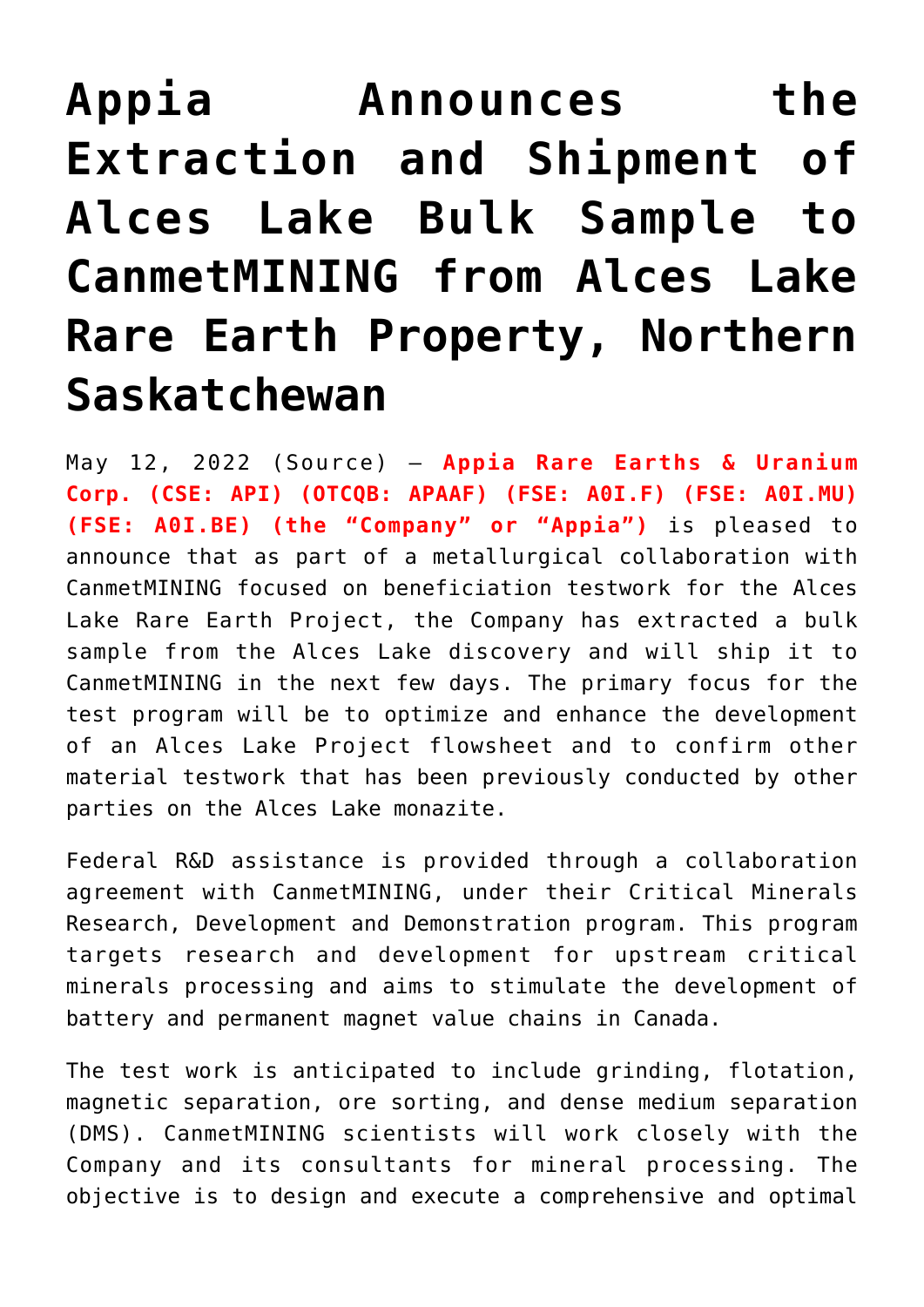testing approach that will produce a high-grade rare earth mineral concentrate from the Alces Lake mineralized material.

A total of 0.9 tonnes of mineralized material was extracted from the Alces Lake Deposit and 0.6 tonnes will be shipped to SGS Canada's Lakefield facility in Ontario for crushing and sizing ahead of test work. The remainder of the sample will be shipped at a later date. Upon completion of the preparatory work, the sample will be shipped to CanmetMINING and the test programs will begin.

About CanmetMINING

CanmetMINING, a science and technology branch of the Lands and Metals sector of Natural Resources Canada, is a world-class leader in the development and deployment of green mining innovation technologies. Much of its research is undertaken in partnership with industry, provincial governments, other federal departments, universities and international agencies.

CanmetMINING's \$47.7M Critical Minerals RD&D Program was funded through the Federal Budget 2021 to develop domestic critical raw materials value chains, and position Canada as a global supplier of choice for critical mineral products. R&D is focused on 3 key priority research areas: battery minerals, the Mining Value from Waste Program (MVfW), and rare earth elements and other critical minerals. This collaboration with Appia under the REE and other critical minerals area seeks to advance the production of permanent magnet raw materials in Canada.

## **2021 Drilling Results Received**

The Company is now in receipt of all assay results from 2021 and is currently analyzing and evaluating the information. A summary of the results is expected to be released in the near future

Appia commenced drilling at Alces Lake in mid-March 2022 and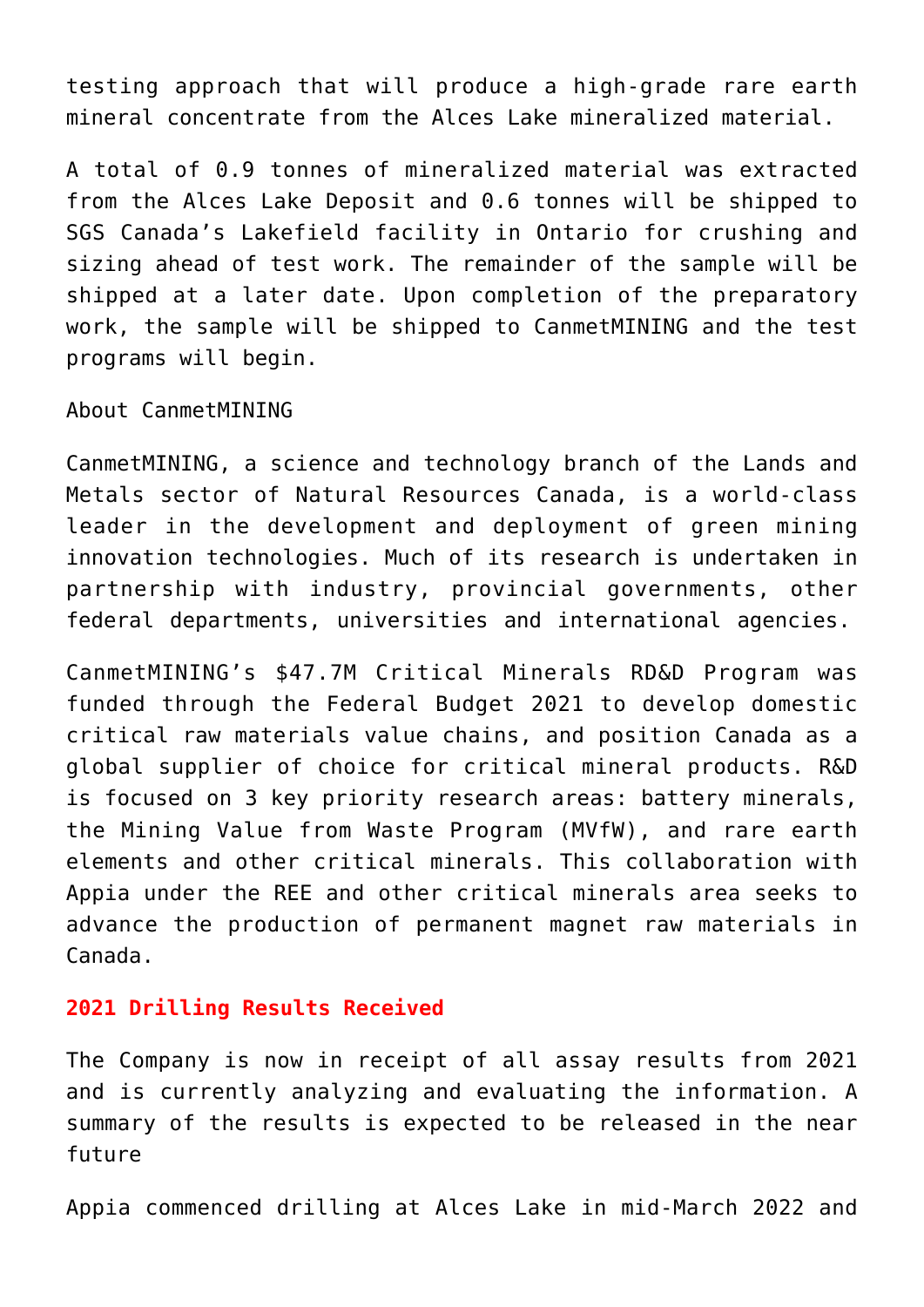plans to drill significantly deeper holes compared to the 100 holes (approximately 8,075 metres) drilled in 2021. This is designed to allow Appia to determine continuity at depth and along the identified REE mineralization trends as the company works towards the publication of a maiden resource estimate in accordance with NI 43-101 for the area. With high-grade REE mineralization now having been identified in many locations within an area covering approximately 27 km $^2$  of the Alces Lake block, the Company believes the project has the potential to

be a world-class source of high-grade critical rare earth bearing monazite.

## **About the Alces Lake Project**

The Alces Lake project encompasses some of the highest-grade total and critical\* REEs and gallium mineralization in the world, hosted within a number of surface and near-surface monazite occurrences that remain open at depth and along strike.

\* Critical rare earth elements are defined here as those that are in short-supply and high-demand for use in permanent magnets and modern electronic applications such as electric vehicles and wind turbines (i.e: neodymium (Nd), praseodymium (Pr), dysprosium (Dy) and terbium (Tb)).

The Alces Lake project is located in northern Saskatchewan, the same provincial jurisdiction that is developing a "firstof-its-kind" rare earth processing facility in Canada (currently under construction by the Saskatchewan Research Council and scheduled to become operational in early 2023). The Alces Lake project area is 35,682 hectares (88,173 acres) in size and is 100% owned by Appia.

To ensure safe work conditions are met for the workforce, the Company has developed exploration guidelines that comply with the Saskatchewan Public Health Orders and the Public Health Order Respecting the Northern Saskatchewan Administration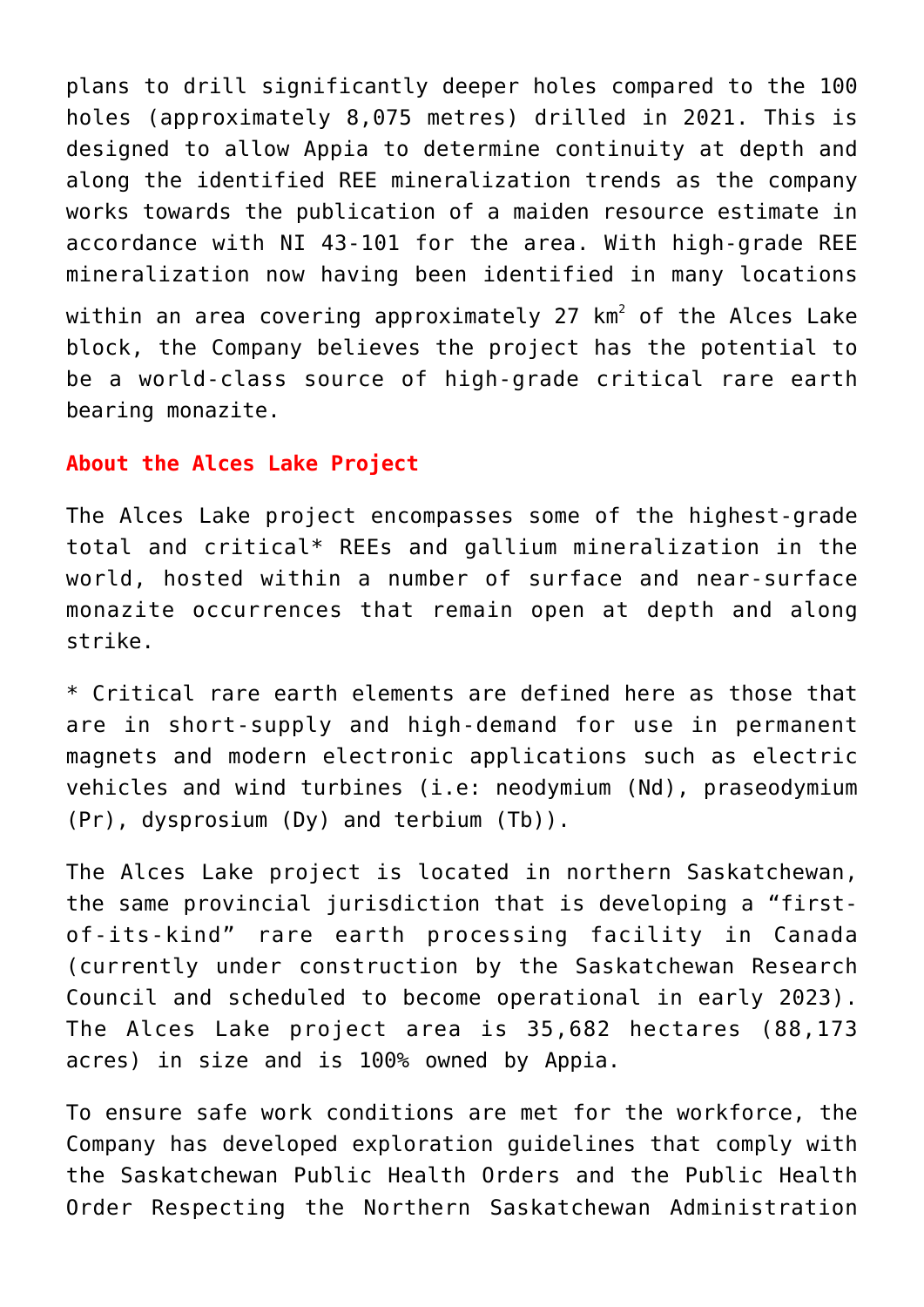District in order to maintain social distancing and help prevent the transmission of COVID-19.

The metallurgical content in this news release was reviewed and approved by Mr. John Goode, P.Eng, Metallurgical Consultant to Appia's Board of Directors, and a Qualified Person as defined by National Instrument 43-101. The geologic content in this news release was reviewed and approved by Dr. Irvine R. Annesley, P.Geo, Advisor to Appia's Board of Directors, and a Qualified Person as defined by National Instrument 43-101. SRC Geoanalytical Laboratories' management system operates in accordance with ISO/IEC 17025:2005 (CAN-P-4E), General Requirements for the Competence of Mineral Testing and Calibration Laboratories.

## **About Appia**

Appia is a Canadian publicly-listed company in the rare earth element and uranium sectors. The Company is currently focusing on delineating high-grade critical rare earth elements and gallium on the Alces Lake property, as well as exploring for high-grade uranium in the prolific Athabasca Basin on its Otherside, Loranger, North Wollaston, and Eastside properties. The Company holds the surface rights to exploration for 105,026 hectares (259,525 acres) in Saskatchewan. The Company also has a 100% interest in 12,545 hectares (31,000 acres), with rare earth element and uranium deposits over five mineralized zones in the Elliot Lake Camp, Ontario.

Appia has 123.1 million common shares outstanding, 142.1 million shares fully diluted.

*Cautionary Note Regarding Forward-Looking Statements*: *This News Release contains forward-looking statements which are typically preceded by, followed by or including the words "believes", "expects", "anticipates", "estimates", "intends", "plans" or similar expressions. Forward-looking statements are not a guarantee of future performance as they involve risks,*